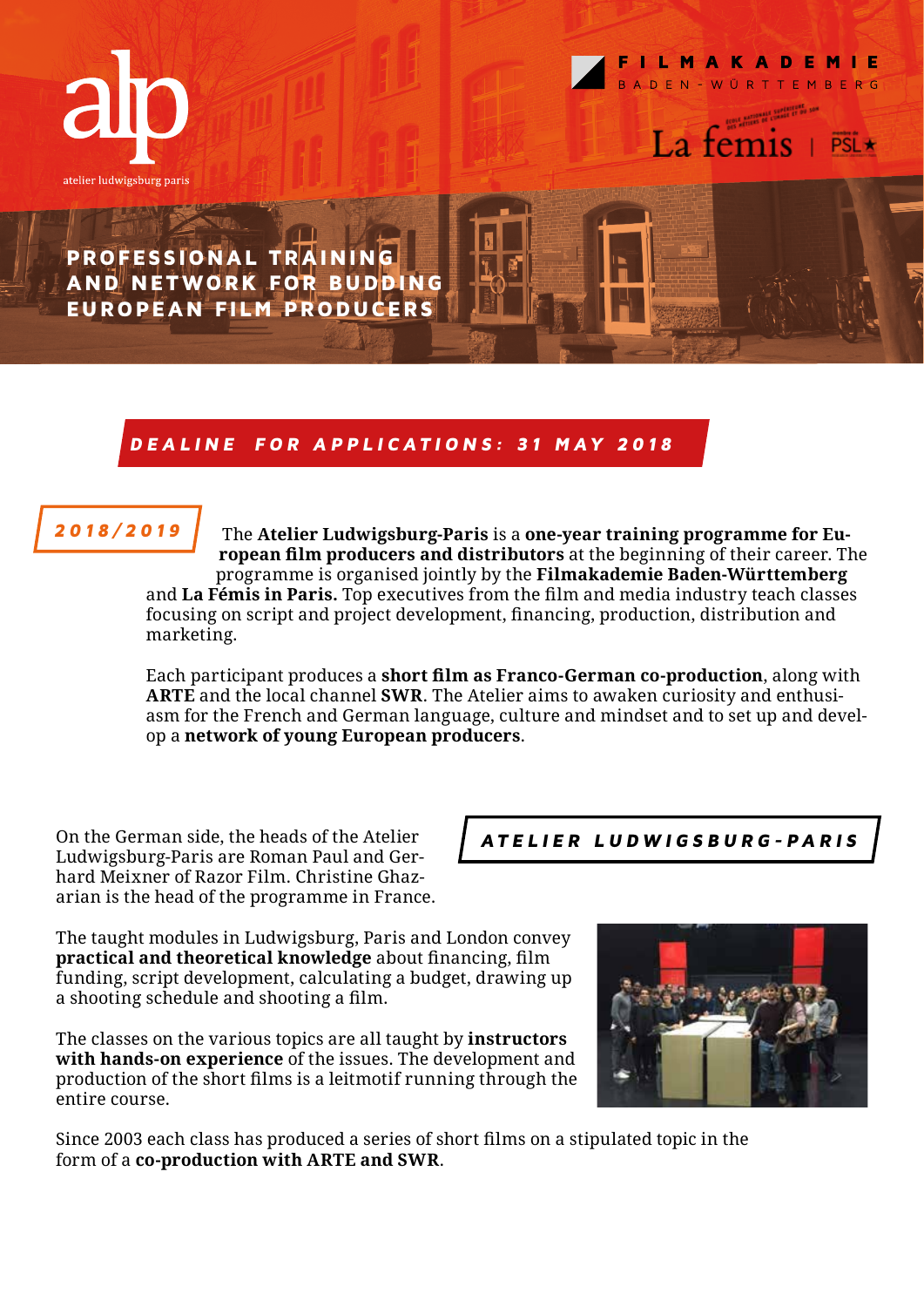

In 2018/2019, **applications by only English-speaking candidates**  will be accepted. But it is not only hoped that candidates will have a knowledge of German or French, they will also be obliged to take

language courses before the beginning of the programme and attend language classes which will be organized during the sessions in Ludwigsburg.

The first two parts of the programme will be interpreted simultaneously (German-English or French- English) or the classes will be held entirely in English.

The Atelier Ludwigsburg-Paris is **open for applications of non-European candidates** in order to support young non-European professionals who intend to work mainly in Europe to gain or improve their abilities or knowledge of the European film industry.

**Candidates should be under 30**. The Atelier Ludwigsburg-Paris is aimed at European **graduates from film schools or other relevant** 

**courses of study**. Applicants should already have acquired some professional experience in the film industry to serve as a foundation for this **intensive and specific training course on film production and distribution** from a European perspective.

German applicants should send their applications to the Film Academy in Ludwigsburg, French applicants should submit their applications to La Fémis in Paris. Applicants from other EU countries may submit their application to either La Fémis or the Film Academy, depending on their language skills. Candidates with little or no knowledge of German or French should send their applications in English to the Film Academy in Ludwigsburg.

## **TRAINING**

The programme comprises **seven blocks\* spread over one year** and together with La Fémis in Paris, it covers a complete year of study.

| October - December | 1st Session Filmakademie Baden-Württemberg,<br>study trip to ARTE |
|--------------------|-------------------------------------------------------------------|
| January            | 1st Session La Fémis / study trip to Premiers Plans               |
|                    | <b>Festival in Angers</b>                                         |
| February           | Berlin, Berlinale and London,                                     |
|                    | Session at NFTS London                                            |
| March              | 2nd Session Filmakademie Baden-Württemberg,                       |
|                    | study trip to Munich                                              |
| April              | Internship with distribution company or world sales agent         |
| May                | 2nd Session La Fémis / Cannes Festival                            |
| June – August      | Short film production in Ludwigsburg or Paris                     |

\**Please note: All dates, trips and programmes listed here are subject to change.*



igsburg paris